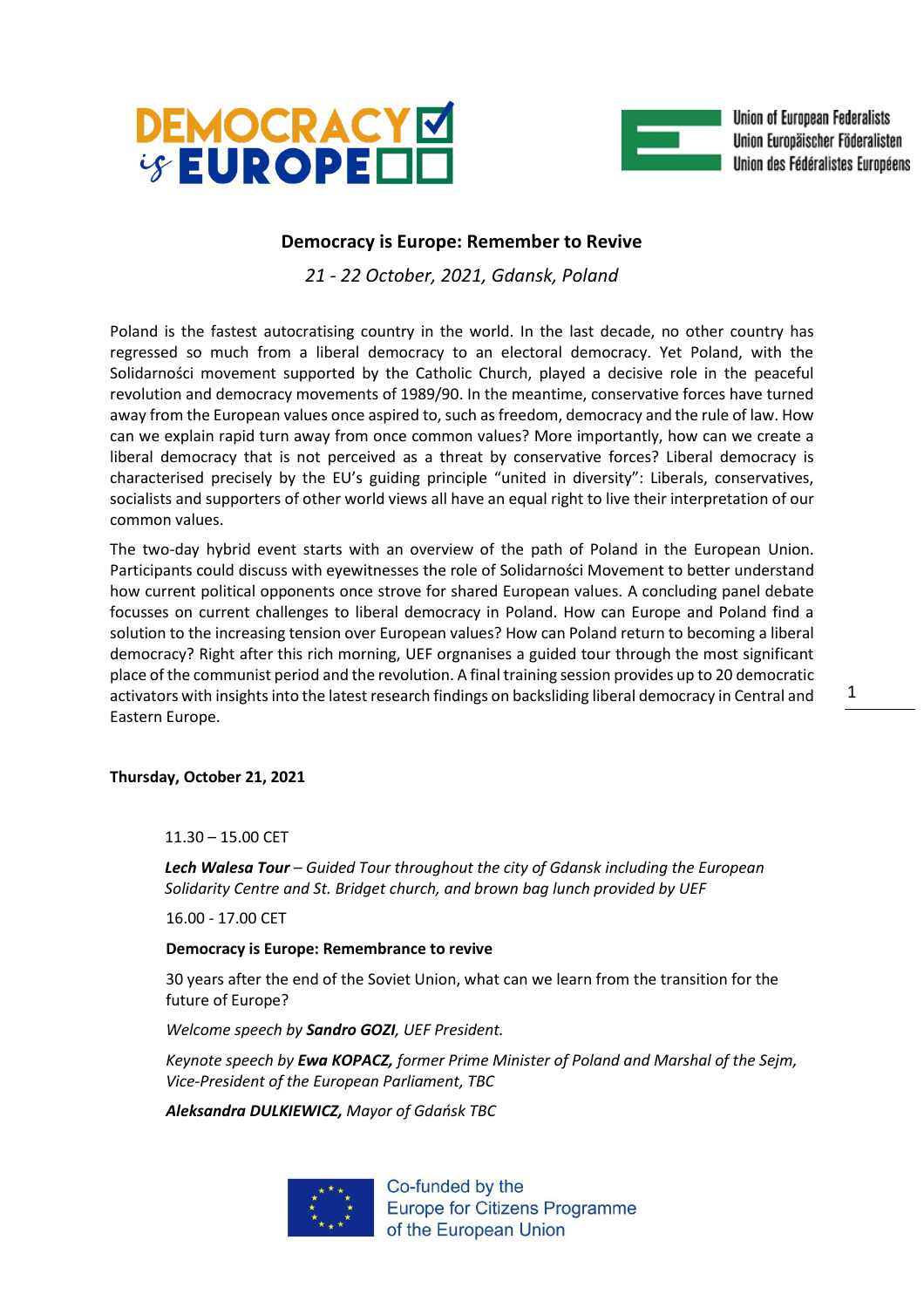



Union of European Federalists Union Europäischer Föderalisten Union des Fédéralistes Européens

*Timothy GARTON ASH, historian, author and commentator. He is Professor of European Studies at Oxford University, Professor of European Studies in the University of Oxford, TBC*

Q&A

17.00 - 18.00 CET **Network activities**

18.00 CET **Dinner –** provided by UEF

## **Friday, October 22, 2021**

9.00 – 10.00 CET

 **Experiencing History – Poland 1989 memories and developments from the protagonists**

- *Jaroslaw KURSKI, journalist and Director of Gazeta Wyborcza, TBC*
- *Jolanta KURSKA, President of the Bronislaw Geremek Foundation in Warsaw TBC*
- *Michal KOBOSKO, Vice-President, Polska 2050 TBC*
- *Radosław MARKOWSKI, Institute of Social Sciences, Head of the Center for the Study of Democracy, Faculty of Social Sciences in Warsaw, Department of Social Studies TBC*

*Moderates: Dr Tomasz SAWCZUK, Dean of the Political Department, Kultura Liberalna* 

10.00 – 10.15 CET

**Coffee Break**

10.15 – 12.00 CET

## **Panel Debate**

From Friends to Foes? The Conservative Renunciation of European Values in Poland

- *Prof. Dr. Dr. h.c. mult. Danuta HÜBNER, Member of the European Parliament, Brussels TBC*
- *Dr. Jacek KOŁTAN, Director's Plenipotentiary for Research, European Solidarity Centre, Gdańsk*
- *Ania SKRZYPEK, Director for Research and Training, Foundations for European Progressive Studies (FEPS) TBC*
- *Sophia IN 'T VELD, Member of the European Parliament, and Member of the Committee on Civil Liberties, Justice and Home Affairs TBC*
- *Piotr MACIEJ KACZYNSKI, freelance writer at Euractiv.com, Onet.pl & Balkan Insight, member of Team Europe Poland.*



Co-funded by the **Europe for Citizens Programme** of the European Union